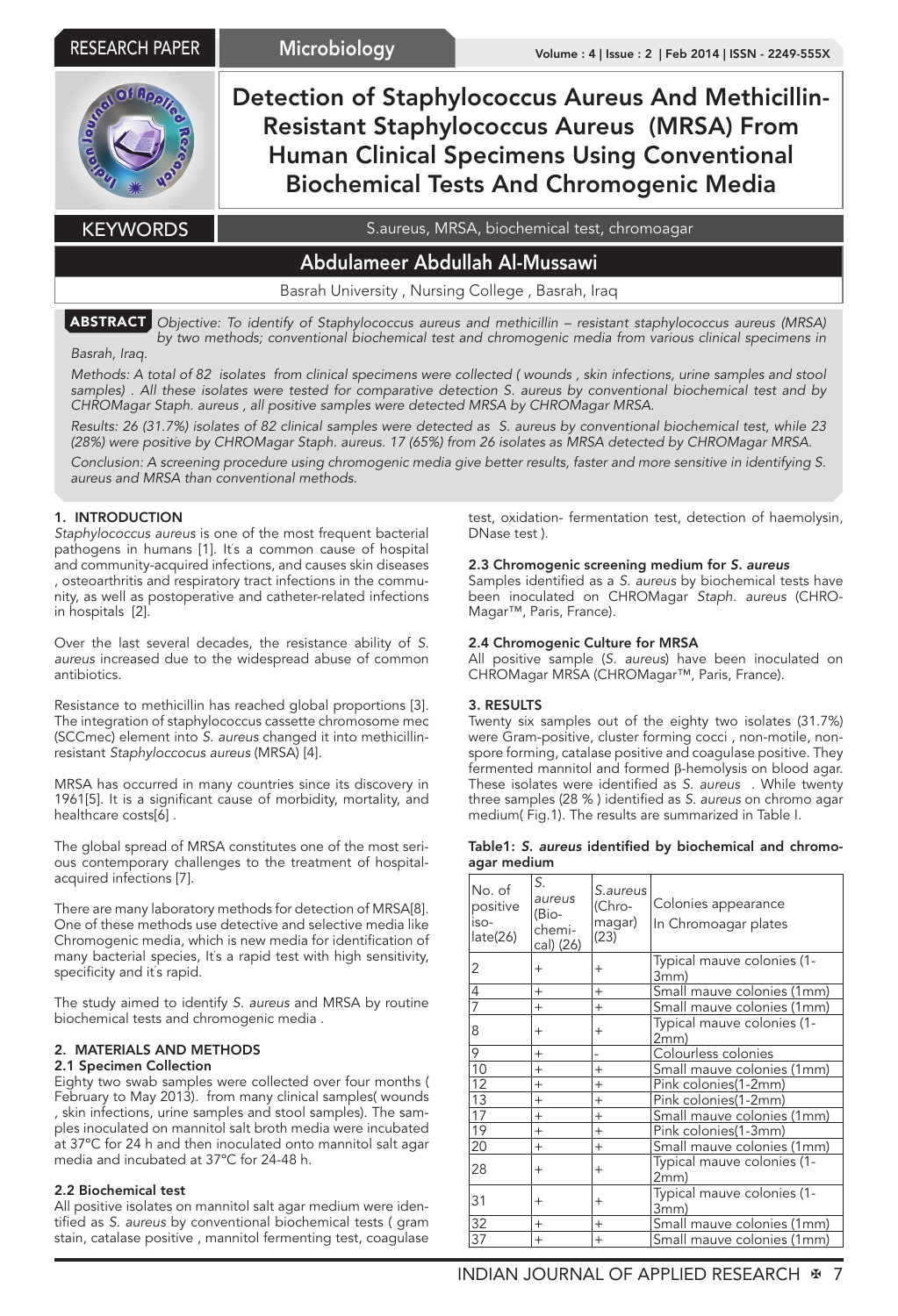| 40              | $^{+}$             |                | lColourless colonies               |
|-----------------|--------------------|----------------|------------------------------------|
| $\overline{49}$ | $^{+}$             | $^+$           | Pink colonies(1-2mm)               |
| $\frac{52}{58}$ | $^{+}$             | $^{+}$         | Small mauve colonies (1mm)         |
|                 | $^{+}$             | $^{+}$         | Small mauve colonies (1mm)         |
| 59              | $^{+}$             | $^{+}$         | pink colonies(1-3mm)               |
| 66              | $\hskip 0.025cm +$ | $^+$           | Typical mauve colonies (1-<br>3mm) |
| 67              | $\overline{+}$     | $\overline{+}$ | Inhibited                          |
| $\overline{77}$ | $^{+}$             | $^{+}$         | Small mauve colonies (1mm)         |
| 78              | $\hskip 0.025cm +$ | $^+$           | Typical mauve colonies (1-<br>3mm) |
| 79              | $^{+}$             |                | Inhibited                          |
| $\overline{82}$ | $^{+}$             | $^{+}$         | Pink colonies(1-2mm)               |





# Fig. 1: Mauve colonies of *S. aureus* on CHROMagar *Staph. aureus*

The results for methicillin-resistant *S. aureus* on chromogenic medium showed clearly results and the MRSA colonies give rose color as positive identify ( table 2) (Fig. 2).

| Table 2: Iditified of MRSA by chromogenic medium |  |  |  |
|--------------------------------------------------|--|--|--|
|--------------------------------------------------|--|--|--|

|    | Total of<br>S.aureus<br>Biochemical<br><b>Itests</b> | Total of S.<br>laureus<br>chromoagar | Total of MRSA Colonies ap-<br>Chromoagar | Ipearance |
|----|------------------------------------------------------|--------------------------------------|------------------------------------------|-----------|
| 26 |                                                      |                                      |                                          | Rose      |







# Fig.2: Rose colonies of MRSA on CHROMagar MRSA

### 4. DISCUSSION

Conventional methods for identification of pathogenic bacteria have a lot of false positive and negative results.

The results showed that chromoagar *Staph. aureus* gave the most accurate identify when compared with biochemical tests. this result confirms the findings reported by Samra et al. [9] , Stampi et al. [10] and Ten et al. [11].

CHROMagar *Staph. aureus* is a new chromogenic medium for as mauve colonies after 24 h of incubation [12].

Chromogenic media have many advantages like rapid detection, high sensitivity, highly specific, needles to further biochemical test in microorganism identification [13].

These techniques based on production substrate material for specific microorganism enzyme, according to the produced color by the microorganism can be identified easily [14].

*S. aureus* isolates was identified as a serious cause of nosocomial infections, and more recently, community-acquired MRSA was recognized as an emerging problem in a number of countries [15].

In the current study 17 out of 26 isolates (65.3 %) of *S. aureus* were methicillin- resistant *S. aureus*.

MRSA is a major human pathogen responsible for a wide spectrum of diseases [16-17].

Recently a shift in the epidemiology of MRSA infections have been documented, where by community associated methicillin-resistant *S. aureus* (CA-MRSA) infections have became more common. CA-MRSA may arise from the hospital origin clone that is carried into the community and then transmitted between the communities and then transmitted between or from de novo development of resistance through acquisition of resistance factor (mec A) by methicillin sensitive strains of *S. aureus* [18-19].

To detect MRSA in clinical samples ideally you should have and report the results within a short time [20].

In our results MRSA detected by chromogenic medium showed higher sensitivity , and this result agrees with many previous studies. [10,12, 21, 20]